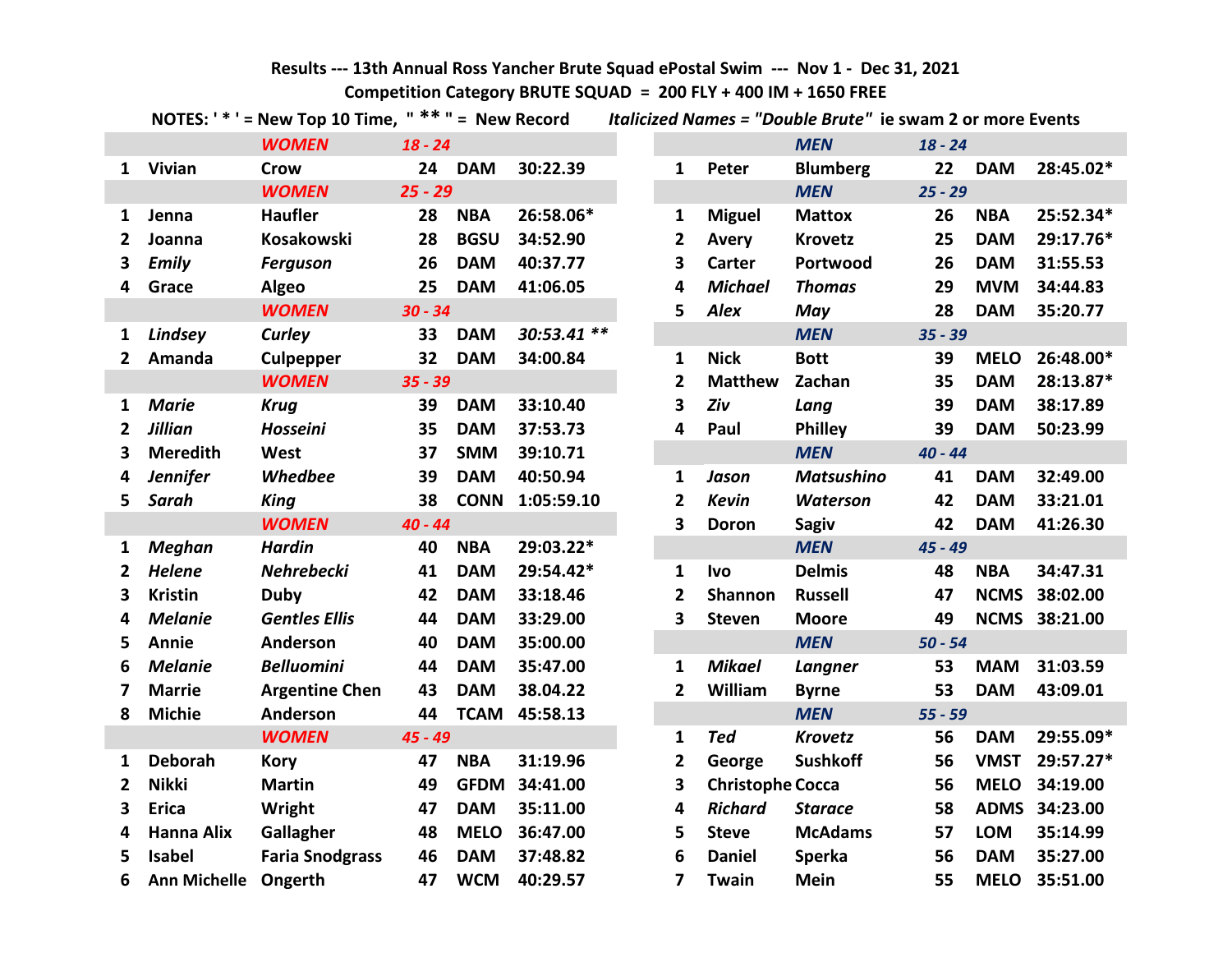| 7            | <b>Michela</b>   | <b>Van Noord</b>  | 47        |             | TCAM 45:39.46   | 8              | Gregg              | Recanzone         | 59        | <b>DAM</b>  | 37:07.00      |
|--------------|------------------|-------------------|-----------|-------------|-----------------|----------------|--------------------|-------------------|-----------|-------------|---------------|
|              |                  | <b>WOMEN</b>      | $50 - 54$ |             |                 | 9              | <b>Elliott</b>     | <b>Metcalfe</b>   | 55        |             | MAAC 37:48.00 |
| 1            | <b>Emma</b>      | <b>Garforth</b>   | 53        | <b>DAM</b>  | 32:14.55        | 10             | Kristopher Kordana |                   | 56        | <b>DAM</b>  | 38:20.00      |
| $\mathbf{2}$ | Gayle            | <b>Kyhos</b>      | 52        | <b>DAM</b>  | 35:59.77        | 11             | Jonathan           | Jensen            | 56        | <b>DAM</b>  | 38:41.97      |
| 3            | Cheryl           | <b>Marron</b>     | 51        |             | ADMS 36:11.00   | 12             | <b>Kurt</b>        | <b>Austin</b>     | 55        | <b>DAM</b>  | 42:03.58      |
| 4            | Lisa             | <b>Bertain</b>    | 51        |             | GFDM 36:37.00   | 13             | <b>Christian</b>   | <b>Scheuring</b>  | 57        | <b>DAM</b>  | 45:08.00      |
| 5            | <b>Karen</b>     | <b>Charney</b>    | 52        | <b>DAM</b>  | 37:12.40        |                |                    | <b>MEN</b>        | $60 - 64$ |             |               |
| 6            | Wendy            | Cervantes-Mui     | 54        | <b>LOM</b>  | 49:39.00        | 1              | Gary               | <b>Muchow</b>     | 62        | <b>MINN</b> | 32:31.80*     |
|              |                  | <b>WOMEN</b>      | $55 - 59$ |             |                 | $\overline{2}$ | <b>Brian</b>       | <b>Connolly</b>   | 64        | <b>KFAC</b> | 33:18.00*     |
| 1            | <b>Molly</b>     | Coomber           | 56        | <b>NBA</b>  | 30:59.01*       | 3              | <b>Mark</b>        | <b>Schwartz</b>   | 63        | <b>DAM</b>  | 36:46.00      |
| 2            | <b>Stephanie</b> | Couch             | 57        | <b>MELO</b> | 31:25.78*       | 4              | Peter              | <b>Tsugawa</b>    | 63        |             | MEMO 38:06.47 |
| 3            | Grietje          | Reuter            | 55        |             | SACMA 31:56.00* | 5              | Jan                | <b>Elsbach</b>    | 61        | <b>DAM</b>  | 39:00.18      |
| 4            | Jane             | <b>Russell</b>    | 58        | <b>DAM</b>  | 33:25.91        | 6              | <b>Bart</b>        | <b>Hess</b>       | 60        | <b>MAM</b>  | 45:49.00      |
| 5            | <b>Robin</b>     | <b>Mills</b>      | 59        | <b>MAM</b>  | 37:18.00        | $\overline{7}$ | <b>Gustavo</b>     | <b>Hernandez</b>  | 60        | <b>DAM</b>  | 46:40.12      |
| 6            | Julie            | Langston          | 59        | <b>DAM</b>  | 38:24.00        | 8              | <b>Steve</b>       | <b>Reynolds</b>   | 63        | <b>DAM</b>  | 47:03.90      |
| 7            | <b>Jennifer</b>  | <b>Phalen</b>     | 57        | <b>DAM</b>  | 39:01.07        | 9              | Jon                | Weintraub         | 60        | <b>DAM</b>  | 1:11:49.23    |
| 8            | Linda            | <b>Casillas</b>   | 59        | <b>DAM</b>  | 40:53.66        |                |                    | <b>MEN</b>        | $65 - 69$ |             |               |
| 9            | <b>Susan</b>     | <b>Gunn Davis</b> | 57        |             | MOVY 42:15.65   | $\mathbf{1}$   | <b>Mark</b>        | <b>Montgomery</b> | 65        | <b>NOVA</b> | 32:29.00*     |
| 10           | Charmaine        | Lee               | 57        | <b>VACA</b> | 44:36.07        | $\overline{2}$ | John               | <b>Dickey</b>     | 66        | <b>DAM</b>  | 33:52.00*     |
| 11           | Pamela           | <b>Walston</b>    | 58        | <b>UC24</b> | 45:46.00        | 3              | <b>Bob</b>         | Anderson          | 66        | <b>UC38</b> | 34:23.37*     |
|              |                  | <b>WOMEN</b>      | $60 - 64$ |             |                 | 4              | <b>David</b>       | <b>Woodruff</b>   | 65        | <b>DAM</b>  | 34:48.00*     |
| 1            | Amy              | <b>Rieger</b>     | 60        | <b>DAM</b>  | 30:26.89**      | 5              | <b>Jeffrey</b>     | <b>Citron</b>     | 66        |             | MEMO 36:36.90 |
| 2            | <b>Peggy</b>     | <b>Kratz</b>      | 61        | <b>MNN</b>  | 32:43.95*       | 6              | <b>David</b>       | <b>Hefner</b>     | 67        | <b>SYSM</b> | 37:09.00      |
| 3            | Laura            | Leventhal         | 64        | <b>BGSU</b> | 44:29.53        | $\overline{7}$ | John               | <b>Thayer</b>     | 69        | <b>DAM</b>  | 38:05.02      |
| 4            | Leah             | <b>Carroll</b>    | 60        | <b>ALB</b>  | 44:34.94        | 8              | <b>Douglas</b>     | <b>Brewer</b>     | 68        | <b>UC38</b> | 39:10.00      |
|              |                  | <b>WOMEN</b>      | $65 - 69$ |             |                 | 9              | <b>Douglas</b>     | <b>Nelson</b>     | 66        | <b>MOVY</b> | 41:41.23      |
| 1            | <b>Cecily</b>    | <b>Sprouse</b>    | 65        | <b>DAM</b>  | 41:20.02*       | 10             | <b>David</b>       | <b>Madison</b>    | 68        | <b>LOM</b>  | 43:42.00      |
| $\mathbf{2}$ | Janet            | <b>Womack</b>     | 65        | <b>BGSC</b> | 42:36.00*       |                |                    | <b>MEN</b>        | $70 - 74$ |             |               |
| 3            | Jane             | <b>Higgins</b>    | 67        | <b>DAM</b>  | 43:11.00*       | $\mathbf{1}$   | <b>Bill</b>        | <b>Durell</b>     | 71        | <b>MINN</b> | 39:28.00*     |
| 4            | <b>Kathleen</b>  | <b>Kline</b>      | 65        | <b>MAM</b>  | 45:15.00        | $\overline{2}$ | <b>Robert</b>      | Lantz             | 70        | <b>DAM</b>  | 41:42.75*     |
| 5.           | Kathy            | Gill              | 67        | <b>DAM</b>  | 46:00.00        | 3              | <b>Brett</b>       | <b>Stone</b>      | 73        | <b>DAM</b>  | 45:46.00      |
| 6            | <b>Katy</b>      | Lantz             | 68        | <b>DAM</b>  | 46:14.20        |                |                    | <b>MEN</b>        | 75-79     |             |               |
| 7            | <b>Deanna</b>    | <b>Johnson</b>    | 65        | <b>DAM</b>  | 47:21.00        | $\mathbf{1}$   | Paul               | Griffin           | 75        | <b>DAM</b>  | 45:56.00*     |
| 8            | <b>Scarlet</b>   | <b>Huber</b>      | 65        | <b>DAM</b>  | 1:01:36.00      |                |                    |                   |           |             |               |

| <b>Van Noord</b>  | 47        |             | TCAM 45:39.46   | 8                       | <b>Gregg</b>       | Recanzone         | 59        | <b>DAM</b>  | 37:07.00      |
|-------------------|-----------|-------------|-----------------|-------------------------|--------------------|-------------------|-----------|-------------|---------------|
| <b>WOMEN</b>      | $50 - 54$ |             |                 | 9                       | <b>Elliott</b>     | <b>Metcalfe</b>   | 55        |             | MAAC 37:48.00 |
| Garforth          | 53        | <b>DAM</b>  | 32:14.55        | 10                      | Kristopher Kordana |                   | 56        | <b>DAM</b>  | 38:20.00      |
| <b>Kyhos</b>      | 52        | <b>DAM</b>  | 35:59.77        | 11                      | Jonathan           | Jensen            | 56        | <b>DAM</b>  | 38:41.97      |
| <b>Marron</b>     | 51        | <b>ADMS</b> | 36:11.00        | 12                      | <b>Kurt</b>        | <b>Austin</b>     | 55        | <b>DAM</b>  | 42:03.58      |
| <b>Bertain</b>    | 51        | <b>GFDM</b> | 36:37.00        | 13                      | <b>Christian</b>   | <b>Scheuring</b>  | 57        | <b>DAM</b>  | 45:08.00      |
| Charney           | 52        | <b>DAM</b>  | 37:12.40        |                         |                    | <b>MEN</b>        | $60 - 64$ |             |               |
| Cervantes-Mui     | 54        | <b>LOM</b>  | 49:39.00        | $\mathbf{1}$            | Gary               | <b>Muchow</b>     | 62        | <b>MINN</b> | 32:31.80*     |
| <b>WOMEN</b>      | $55 - 59$ |             |                 | $\overline{2}$          | <b>Brian</b>       | <b>Connolly</b>   | 64        | <b>KFAC</b> | 33:18.00*     |
| Coomber           | 56        | <b>NBA</b>  | 30:59.01*       | 3                       | <b>Mark</b>        | <b>Schwartz</b>   | 63        | <b>DAM</b>  | 36:46.00      |
| Couch             | 57        | <b>MELO</b> | 31:25.78*       | $\overline{\mathbf{4}}$ | Peter              | <b>Tsugawa</b>    | 63        |             | MEMO 38:06.47 |
| Reuter            | 55        |             | SACMA 31:56.00* | 5                       | Jan                | <b>Elsbach</b>    | 61        | <b>DAM</b>  | 39:00.18      |
| <b>Russell</b>    | 58        | <b>DAM</b>  | 33:25.91        | 6                       | <b>Bart</b>        | <b>Hess</b>       | 60        | <b>MAM</b>  | 45:49.00      |
| <b>Mills</b>      | 59        | <b>MAM</b>  | 37:18.00        | 7                       | <b>Gustavo</b>     | <b>Hernandez</b>  | 60        | <b>DAM</b>  | 46:40.12      |
| Langston          | 59        | <b>DAM</b>  | 38:24.00        | 8                       | <b>Steve</b>       | <b>Reynolds</b>   | 63        | <b>DAM</b>  | 47:03.90      |
| Phalen            | 57        | <b>DAM</b>  | 39:01.07        | 9                       | Jon                | Weintraub         | 60        | <b>DAM</b>  | 1:11:49.23    |
| <b>Casillas</b>   | 59        | <b>DAM</b>  | 40:53.66        |                         |                    | <b>MEN</b>        | $65 - 69$ |             |               |
| <b>Gunn Davis</b> | 57        |             | MOVY 42:15.65   | $\mathbf{1}$            | <b>Mark</b>        | <b>Montgomery</b> | 65        | <b>NOVA</b> | 32:29.00*     |
| Lee               | 57        | <b>VACA</b> | 44:36.07        | $\overline{\mathbf{2}}$ | John               | <b>Dickey</b>     | 66        | <b>DAM</b>  | 33:52.00*     |
| Walston           | 58        | <b>UC24</b> | 45:46.00        | 3                       | <b>Bob</b>         | Anderson          | 66        | <b>UC38</b> | 34:23.37*     |
| <b>WOMEN</b>      | $60 - 64$ |             |                 | 4                       | <b>David</b>       | Woodruff          | 65        | <b>DAM</b>  | 34:48.00*     |
| Rieger            | 60        | <b>DAM</b>  | 30:26.89**      | 5                       | <b>Jeffrey</b>     | <b>Citron</b>     | 66        |             | MEMO 36:36.90 |
| <b>Kratz</b>      | 61        | <b>MNN</b>  | 32:43.95*       | $6\phantom{1}6$         | <b>David</b>       | <b>Hefner</b>     | 67        | <b>SYSM</b> | 37:09.00      |
| Leventhal         | 64        | <b>BGSU</b> | 44:29.53        | 7                       | John               | <b>Thayer</b>     | 69        | <b>DAM</b>  | 38:05.02      |
| <b>Carroll</b>    | 60        | <b>ALB</b>  | 44:34.94        | 8                       | <b>Douglas</b>     | <b>Brewer</b>     | 68        | <b>UC38</b> | 39:10.00      |
| <b>WOMEN</b>      | $65 - 69$ |             |                 | 9                       | <b>Douglas</b>     | <b>Nelson</b>     | 66        |             | MOVY 41:41.23 |
| <b>Sprouse</b>    | 65        | <b>DAM</b>  | 41:20.02*       | 10                      | <b>David</b>       | <b>Madison</b>    | 68        | <b>LOM</b>  | 43:42.00      |
| Womack            | 65        | <b>BGSC</b> | 42:36.00*       |                         |                    | <b>MEN</b>        | $70 - 74$ |             |               |
| <b>Higgins</b>    | 67        | <b>DAM</b>  | 43:11.00*       | $\mathbf{1}$            | <b>Bill</b>        | <b>Durell</b>     | 71        | <b>MINN</b> | 39:28.00*     |
| <b>Kline</b>      | 65        | <b>MAM</b>  | 45:15.00        | $\overline{\mathbf{2}}$ | <b>Robert</b>      | Lantz             | 70        | <b>DAM</b>  | 41:42.75*     |
| Gill              | 67        | <b>DAM</b>  | 46:00.00        | 3                       | <b>Brett</b>       | <b>Stone</b>      | 73        | <b>DAM</b>  | 45:46.00      |
| Lantz             | 68        | <b>DAM</b>  | 46:14.20        |                         |                    | <b>MEN</b>        | 75-79     |             |               |
| Johnson           | 65        | <b>DAM</b>  | 47:21.00        | 1                       | Paul               | Griffin           | 75        | <b>DAM</b>  | 45:56.00*     |
|                   |           |             |                 |                         |                    |                   |           |             |               |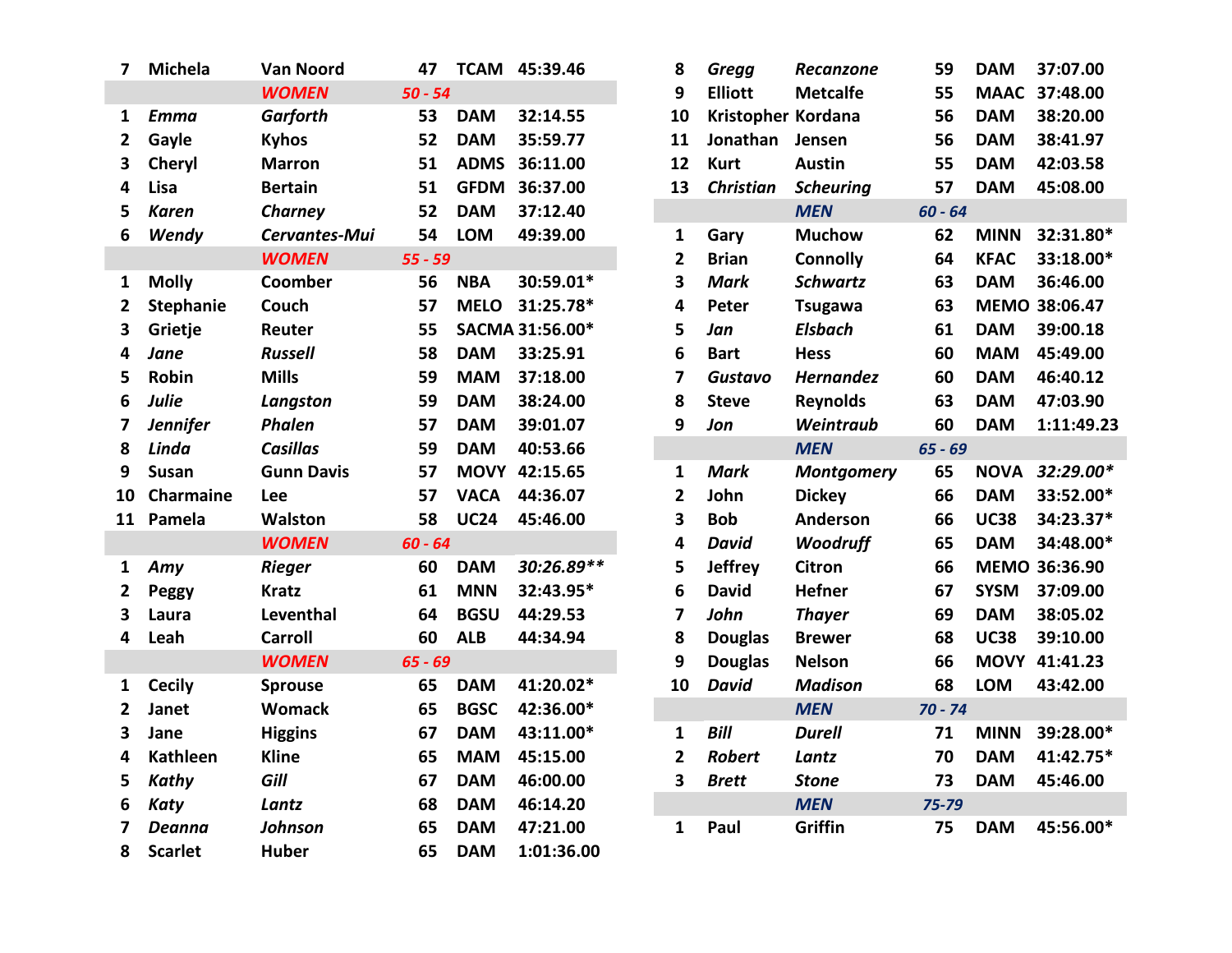|             | <b>WOMEN</b>   | 70 - 74 |                   |
|-------------|----------------|---------|-------------------|
| 1 Sally     | <b>Guthrie</b> |         | 71 DAM 37:30.00** |
| 2 Stephanie | Scott          |         | 74 WCM 42:50.00   |
| 3 Janette   | Coker          |         | 71 DAM 59:32.00   |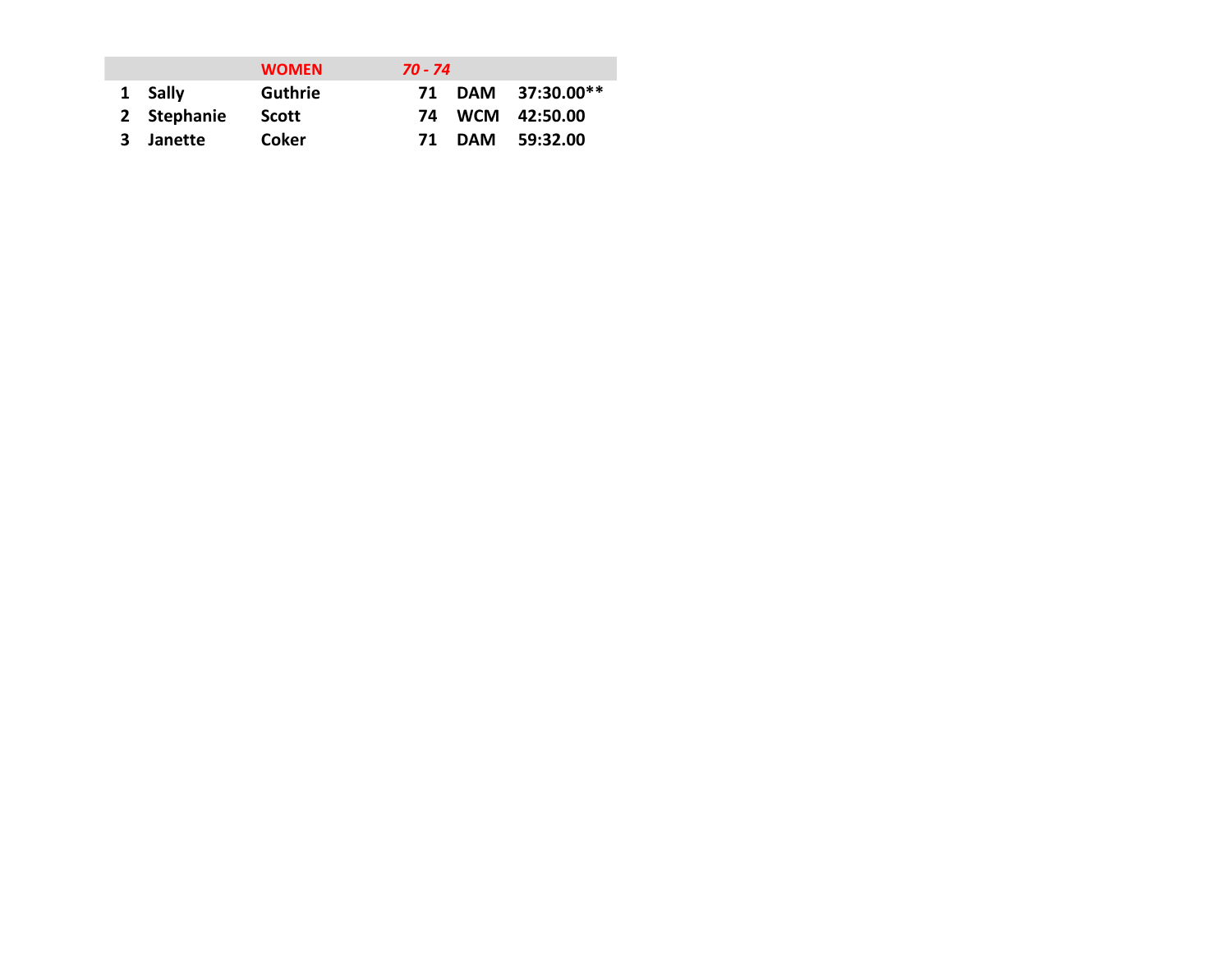### **2021 Brute Squad Results --- Hosted by Davis Aquatic Masters**

**Competition Category BRUTE SQUAD** *LITE* **= 100 FLY + 200 IM + 500 FREE<br>NOTFS: ' \* ' = New Top 10 Time. " \*\* " = New Record** *Italicized Names = "Double Brute***" ie s** 

|                         | $1$ vully.      | $-$ INCM TOP TO THIS,   |           |             | - ועכשט ווכנטוע |                |                  | Rancized Names - Double brate | $\mathbf{C}$ swall $\mathbf{L}$ VI II |
|-------------------------|-----------------|-------------------------|-----------|-------------|-----------------|----------------|------------------|-------------------------------|---------------------------------------|
|                         |                 | <b>WOMEN</b>            | $18 - 24$ |             |                 |                |                  | <b>MEN</b>                    | $18 - 24$                             |
| 1                       | <b>Brooke</b>   | <b>Robb</b>             | 23        | <b>DAM</b>  | 16:41.95*       | $\mathbf{1}$   | Owen             | Yancher                       | 23                                    |
|                         |                 | <b>WOMEN</b>            | $25 - 29$ |             |                 |                |                  | <b>MEN</b>                    | $25 - 29$                             |
| 1                       | <b>Emily</b>    | <b>Ferguson</b>         | 26        | <b>DAM</b>  | 13:41.75*       | $\mathbf{1}$   | <b>Michael</b>   | <b>Thomas</b>                 | 29                                    |
|                         |                 | <b>WOMEN</b>            | $30 - 34$ |             |                 | 2              | <b>Alex</b>      | May                           | 28                                    |
| 1                       | Lindsey         | Curley                  | 33        | <b>DAM</b>  | 10:38.40**      |                |                  | <b>MEN</b>                    | $30 - 34$                             |
| 2                       | <b>Ariel</b>    | Feeney                  | 31        | <b>OREG</b> | $11:23.01*$     | 1              | <b>Steven</b>    | Ramsay                        | 30                                    |
|                         |                 | <b>WOMEN</b>            | $35 - 39$ |             |                 |                |                  | <b>MEN</b>                    | $35 - 39$                             |
| 1                       | <b>Marie</b>    | <b>Krug</b>             | 39        | <b>DAM</b>  | 11:53.26*       | 1              | Ziv              | Lang                          | 39                                    |
| $\overline{2}$          | <b>Jillian</b>  | Hosseini                | 35        | <b>DAM</b>  | 12:34.42*       |                |                  | <b>MEN</b>                    | $40 - 44$                             |
| 3                       | <b>Cristina</b> | <b>Martinez-Canton</b>  | 37        | <b>DAM</b>  | 13:18.88*       | 1              | <b>Kevin</b>     | <b>Waterson</b>               | 42                                    |
| 4                       | <b>Jennifer</b> | Whedbee                 | 39        | <b>DAM</b>  | 14:19.61*       | 2              | Ignacio          | Castano-Aguado                | 41                                    |
| 5                       | <b>Nerissa</b>  | <b>Sintetos</b>         | 37        | <b>DAM</b>  | 14:52.43*       |                |                  | <b>MEN</b>                    | $50 - 54$                             |
| 6                       | <b>Naomi</b>    | <b>Rubin</b>            | 37        | <b>DAM</b>  | 17:53.34        | 1              | <b>Mikael</b>    | Langner                       | 53                                    |
| $\overline{\mathbf{z}}$ | Sarah           | King                    | 38        |             | CONN 23:40.91*  | 2              | Raul             | Castro                        | 52                                    |
|                         |                 | <b>WOMEN</b>            | $40 - 44$ |             |                 |                |                  | <b>MEN</b>                    | $55 - 59$                             |
| 1                       | <b>Meghan</b>   | <b>Hardin</b>           | 40        | <b>NBA</b>  | $9:51.59**$     | 1              | <b>Ted</b>       | <b>Krovetz</b>                | 56                                    |
| $\overline{2}$          | <b>Helene</b>   | <b>Nehrebecki</b>       | 41        | <b>DAM</b>  | 10:22.74*       | $\overline{2}$ | <b>Richard</b>   | <b>Starace</b>                | 58                                    |
| $\overline{\mathbf{3}}$ | <b>Melanie</b>  | <b>Gentles Ellis</b>    | 44        | <b>DAM</b>  | 11:51.00*       | 3              | <b>Gregg</b>     | Recanzone                     | 59                                    |
| 4                       | <b>Melanie</b>  | <b>Belluomini</b>       | 44        | <b>DAM</b>  | 12:15.00*       | 4              | <b>Christian</b> | <b>Scheuring</b>              | 57                                    |
| 5                       | Erin            | <b>Stiers</b>           | 44        | <b>RIPM</b> | 14:53.21*       |                |                  | <b>MEN</b>                    | $60 - 64$                             |
| 6                       | <b>Stacey</b>   | Epstein                 | 43        | <b>DAM</b>  | 15:35.70*       | 1              | <b>Mark</b>      | <b>Schwartz</b>               | 63                                    |
| 7                       |                 | <b>Margaret Cumming</b> | 43        |             | MELO 15:37.00*  | $\overline{2}$ | Jan              | <b>Elsbach</b>                | 61                                    |
|                         |                 | <b>WOMEN</b>            | $45 - 49$ |             |                 | 3              | <b>Gustavo</b>   | <b>Hernandez</b>              | 60                                    |
| $\mathbf{1}$            | Irene           | <b>Engilis</b>          | 47        | <b>UC38</b> | 16:20.42*       | 4              | Jon              | Weintraub                     | 60                                    |
| $\overline{2}$          | Susan           | <b>Fuentes</b>          | 48        | <b>MAM</b>  | 20:06.00*       |                |                  | <b>MEN</b>                    | $65 - 69$                             |
|                         |                 | <b>WOMEN</b>            | $50 - 54$ |             |                 | 1              | <b>Mark</b>      | <b>Montgomery</b>             | 65                                    |
| 1                       | <b>Emma</b>     | <b>Garforth</b>         | 53        | <b>DAM</b>  | 11:18.22        | $\overline{2}$ | <b>David</b>     | Woodruff                      | 65                                    |
| $\overline{2}$          | Amy             | <b>Thompson</b>         | 50        | <b>NBA</b>  | 11:33.09*       | 3              | <b>Stuart</b>    | Kahn                          | 68                                    |
| 3                       | <b>Karen</b>    | Charney                 | 52        | <b>DAM</b>  | 13:11.10*       | 4              | John             | <b>Thayer</b>                 | 69                                    |

|             |                 | <b>WOMEN</b>            | $18 - 24$ |             |                |   |                  | <b>MEN</b>        | $18 - 24$ |            |                 |
|-------------|-----------------|-------------------------|-----------|-------------|----------------|---|------------------|-------------------|-----------|------------|-----------------|
|             | 1 Brooke        | <b>Robb</b>             | 23        | <b>DAM</b>  | 16:41.95*      | 1 | Owen             | Yancher           | 23        | <b>DAM</b> | $10:18.46**$    |
|             |                 | <b>WOMEN</b>            | $25 - 29$ |             |                |   |                  | <b>MEN</b>        | $25 - 29$ |            |                 |
|             | 1 Emily         | <b>Ferguson</b>         | 26        | <b>DAM</b>  | 13:41.75*      | 1 | <b>Michael</b>   | <b>Thomas</b>     | 29        |            | MVM 10:58.37    |
|             |                 | <b>WOMEN</b>            | $30 - 34$ |             |                | 2 | <b>Alex</b>      | May               | 28        |            | DAM 11:44.00*   |
|             | 1 Lindsey       | Curley                  | 33        | <b>DAM</b>  | 10:38.40**     |   |                  | <b>MEN</b>        | $30 - 34$ |            |                 |
|             | 2 Ariel         | <b>Feeney</b>           | 31        |             | OREG 11:23.01* | 1 | <b>Steven</b>    | Ramsay            | 30        |            | DAM 12:42.55*   |
|             |                 | <b>WOMEN</b>            | $35 - 39$ |             |                |   |                  | <b>MEN</b>        | $35 - 39$ |            |                 |
| 1           | <b>Marie</b>    | <b>Krug</b>             | 39        | <b>DAM</b>  | 11:53.26*      | 1 | Ziv              | Lang              | 39        |            | DAM 12:46.63**  |
| 2           | <b>Jillian</b>  | Hosseini                | 35        | <b>DAM</b>  | 12:34.42*      |   |                  | <b>MEN</b>        | $40 - 44$ |            |                 |
| 3           | Cristina        | <b>Martinez-Canton</b>  | 37        | <b>DAM</b>  | 13:18.88*      | 1 | <b>Kevin</b>     | <b>Waterson</b>   | 42        | <b>DAM</b> | 11:15.77        |
| 4           | <b>Jennifer</b> | Whedbee                 | 39        | <b>DAM</b>  | 14:19.61*      | 2 | <b>Ignacio</b>   | Castano-Aguado    | 41        | <b>DAM</b> | 13:20.00*       |
| 5           | <b>Nerissa</b>  | <b>Sintetos</b>         | 37        | <b>DAM</b>  | 14:52.43*      |   |                  | <b>MEN</b>        | $50 - 54$ |            |                 |
| 6           | Naomi           | Rubin                   | 37        | <b>DAM</b>  | 17:53.34       | 1 | <b>Mikael</b>    | <b>Langner</b>    | 53        |            | MAM 11:32.47**  |
| 7           | Sarah           | <b>King</b>             | 38        |             | CONN 23:40.91* | 2 | Raul             | Castro            | 52        | <b>DAM</b> | 16:48.87*       |
|             |                 | <b>WOMEN</b>            | $40 - 44$ |             |                |   |                  | <b>MEN</b>        | $55 - 59$ |            |                 |
| 1           | Meghan          | <b>Hardin</b>           | 40        | <b>NBA</b>  | $9:51.59**$    | 1 | <b>Ted</b>       | <b>Krovetz</b>    | 56        | <b>DAM</b> | 10:36.17**      |
| 2           | <b>Helene</b>   | Nehrebecki              | 41        | <b>DAM</b>  | 10:22.74*      | 2 | <b>Richard</b>   | <b>Starace</b>    | 58        |            | ADMS 12:23.00*  |
| 3           | <b>Melanie</b>  | <b>Gentles Ellis</b>    | 44        | <b>DAM</b>  | 11:51.00*      | 3 | <b>Gregg</b>     | <b>Recanzone</b>  | 59        | <b>DAM</b> | 13:05.53*       |
| 4           | <b>Melanie</b>  | <b>Belluomini</b>       | 44        | <b>DAM</b>  | 12:15.00*      | 4 | <b>Christian</b> | <b>Scheuring</b>  | 57        | <b>DAM</b> | 15:34.00*       |
| 5           | Erin            | <b>Stiers</b>           | 44        | <b>RIPM</b> | 14:53.21*      |   |                  | <b>MEN</b>        | $60 - 64$ |            |                 |
| 6           | <b>Stacey</b>   | Epstein                 | 43        | <b>DAM</b>  | 15:35.70*      | 1 | <b>Mark</b>      | <b>Schwartz</b>   | 63        | <b>DAM</b> | 13:10.00*       |
| 7           |                 | <b>Margaret Cumming</b> | 43        |             | MELO 15:37.00* | 2 | Jan              | <b>Elsbach</b>    | 61        | <b>DAM</b> | 13:35.55*       |
|             |                 | <b>WOMEN</b>            | $45 - 49$ |             |                | 3 | <b>Gustavo</b>   | <b>Hernandez</b>  | 60        | <b>DAM</b> | 17:30.32*       |
|             | 1 Irene         | <b>Engilis</b>          | 47        | <b>UC38</b> | 16:20.42*      | 4 | Jon              | <b>Weintraub</b>  | 60        | <b>DAM</b> | 24:59.13*       |
|             | 2 Susan         | <b>Fuentes</b>          | 48        |             | MAM 20:06.00*  |   |                  | <b>MEN</b>        | $65 - 69$ |            |                 |
|             |                 | <b>WOMEN</b>            | $50 - 54$ |             |                | 1 | <b>Mark</b>      | <b>Montgomery</b> | 65        |            | NOVA 10:56.80** |
| $\mathbf 1$ | Emma            | Garforth                | 53        | <b>DAM</b>  | 11:18.22       | 2 | <b>David</b>     | <b>Woodruff</b>   | 65        | <b>DAM</b> | $11:53.71*$     |
| 2           | Amy             | Thompson                | 50        | <b>NBA</b>  | 11:33.09*      | 3 | <b>Stuart</b>    | Kahn              | 68        | <b>DAM</b> | 12:23.65        |
|             | 3 Karen         | Charney                 | 52        | <b>DAM</b>  | 13:11.10*      | 4 | John             | <b>Thayer</b>     | 69        | <b>DAM</b> | 13:24.10*       |

*Italicized Names = "Double Brute" ie swam 2 or more Events*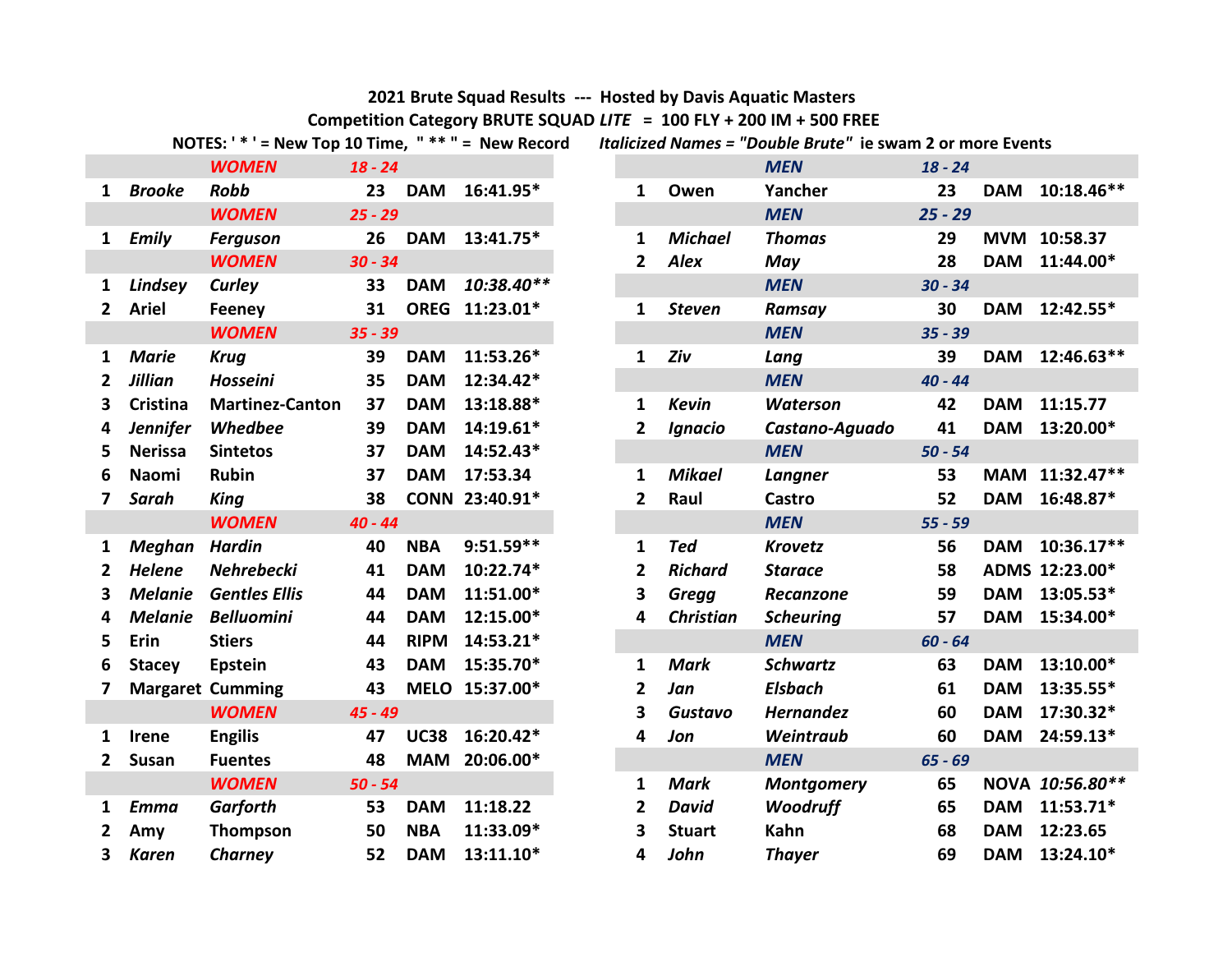| 4                       | Laura                   | <b>Smoot</b>    | 52        | <b>DAM</b>  | 16:24.98*      | 5              | John           | Yoder            |
|-------------------------|-------------------------|-----------------|-----------|-------------|----------------|----------------|----------------|------------------|
| 5                       | <b>Michelle</b>         | Agnew           | 51        | <b>DAM</b>  | 17:00.00*      | 6              | Gregory        | <b>Stoner</b>    |
| 6                       | Wendy                   | Cervantes-Mui   | 54        | <b>LOM</b>  | 17:32.00*      | $\overline{7}$ | <b>David</b>   | <b>Madison</b>   |
| $\overline{7}$          | Laura                   | <b>Mathew</b>   | 52        | <b>DAM</b>  | 19:36.05*      | 8              | <b>Stephen</b> | <b>Grimes</b>    |
|                         |                         | <b>WOMEN</b>    | $55 - 59$ |             |                | 9              | <b>Curtis</b>  | <b>Taylor</b>    |
| $\mathbf{1}$            | Kimberly                | <b>Elsbach</b>  | 58        | <b>DAM</b>  | 11:10.72       | 10             | <b>David</b>   | Cross            |
| $\mathbf{2}$            | Jane                    | <b>Russell</b>  | 58        | <b>DAM</b>  | 12:05.52       | 11             | Alan           | <b>Hirsch</b>    |
| 3                       | <b>Kristin</b>          | <b>Abbott</b>   | 55        | <b>NBA</b>  | 12:33.02*      |                |                | <b>MEN</b>       |
| 4                       | <b>Caroline</b>         | Loomis          | 58        | <b>DAM</b>  | 13:13.55*      | 1              | <b>Andrew</b>  | <b>McPherson</b> |
| 5                       | <b>Jennifer</b>         | Phalen          | 57        | <b>DAM</b>  | 13:24.30       | $\overline{2}$ | <b>Bill</b>    | <b>Durell</b>    |
| 6                       | Lynda                   | Yancher         | 58        | <b>DAM</b>  | 13:27.35*      | 3              | <b>Brett</b>   | <b>Stone</b>     |
| $\overline{\mathbf{z}}$ | Linda                   | <b>Casillas</b> | 59        | <b>DAM</b>  | 13:34.81*      | 4              | <b>Robert</b>  | Lantz            |
| 8                       | Julie                   | Langston        | 59        | <b>DAM</b>  | 14:30.00       | 5              | <b>Mark</b>    | Woerner          |
| 9                       | Judith                  | <b>Bloom</b>    | 56        | <b>RIPM</b> | 14:53.72       |                |                | <b>MEN</b>       |
| 10                      | <b>Diane</b>            | <b>Darland</b>  | 56        | <b>DKTA</b> | 15:39.35       | $\mathbf{1}$   | Tom            | <b>Martens</b>   |
| 11                      | Joan                    | <b>Crow</b>     | 57        | <b>DAM</b>  | 16:36.47       |                |                | <b>MEN</b>       |
| 12                      | Allison                 | <b>Dibley</b>   | 59        | <b>WCM</b>  | 17:03.72       | $\mathbf{1}$   | <b>Mark</b>    | <b>Braly</b>     |
| 13                      | Gail                    | <b>Harder</b>   | 56        | <b>DAM</b>  | 17:45.99       |                |                |                  |
|                         |                         | <b>WOMEN</b>    | $60 - 64$ |             |                |                |                |                  |
| $\mathbf{1}$            | Amy                     | <b>Rieger</b>   | 60        | <b>DAM</b>  | 10:30.13**     |                |                |                  |
| $\overline{2}$          | Pamela                  | <b>Ronald</b>   | 60        | <b>DAM</b>  | 13:48.00*      |                |                |                  |
| 3                       | Lisa                    | <b>Fischer</b>  | 60        | <b>DAM</b>  | 15:03.57*      |                |                |                  |
| 4                       | Leah                    | <b>Carroll</b>  | 60        | <b>ALB</b>  | 15:36.81*      |                |                |                  |
| 5                       | <b>Nancy</b>            | Roddy           | 64        |             | TCAM 18:59.72  |                |                |                  |
| 6                       | Cynthia                 | Grafton         | 64        | <b>DAM</b>  | 19:04.00       |                |                |                  |
| $\overline{7}$          | <b>Annette</b>          | Keochekian      | 61        | <b>DAM</b>  | 19:08.49       |                |                |                  |
|                         |                         | <b>WOMEN</b>    | $65 - 69$ |             |                |                |                |                  |
| $\mathbf{1}$            | <b>Marnelle Gleason</b> |                 | 68        | <b>DAM</b>  | 14:50.48       |                |                |                  |
| $\overline{2}$          | <b>Sherie</b>           | <b>Michaile</b> | 66        |             | PVMA 15:37.00* |                |                |                  |
| 3                       | <b>Deanna</b>           | Johnson         | 65        | <b>DAM</b>  | 16:16.16*      |                |                |                  |
| 4                       | Kathy                   | Gill            | 67        | <b>DAM</b>  | 16:19.70       |                |                |                  |
| 5                       | <b>Katy</b>             | Lantz           | 68        | <b>DAM</b>  | 16:24.16       |                |                |                  |
| 6                       | Dara                    | Jwaideh         | 66        | <b>DAM</b>  | 16:43.00*      |                |                |                  |

|   | 4 Laura    | Smoot           | 52      | <b>DAM</b>  | 16:24.98*    | 5.           | John           | Yoder            | 66        | <b>DAM</b> | 15:29.25*      |
|---|------------|-----------------|---------|-------------|--------------|--------------|----------------|------------------|-----------|------------|----------------|
|   | 5 Michelle | Agnew           | 51      | <b>DAM</b>  | 17:00.00*    | 6            | Gregory        | <b>Stoner</b>    | 69        | <b>DAM</b> | 15:46.00       |
| 6 | Wendy      | Cervantes-Mui   | 54      | <b>LOM</b>  | 17:32.00*    |              | David          | <b>Madison</b>   | 68        | <b>LOM</b> | 15:47.00*      |
|   | 7 Laura    | <b>Mathew</b>   | 52      | <b>DAM</b>  | 19:36.05*    | 8            | <b>Stephen</b> | <b>Grimes</b>    | 69        | <b>DAM</b> | 16:05.88*      |
|   |            | <b>WOMEN</b>    | 55 - 59 |             |              | 9            | <b>Curtis</b>  | <b>Taylor</b>    | 68        | <b>LOM</b> | 17:38.00       |
|   | 1 Kimberly | Elsbach         | 58      | <b>DAM</b>  | 11:10.72     | 10           | David          | Cross            | 67        | <b>DAM</b> | 17:42.00       |
|   | 2 Jane     | <b>Russell</b>  | 58      | <b>DAM</b>  | 12:05.52     | 11           | Alan           | Hirsch           | 67        | DAM        | 18:53.60       |
|   | 3 Kristin  | <b>Abbott</b>   | 55      | <b>NBA</b>  | 12:33.02*    |              |                | <b>MEN</b>       | $70 - 74$ |            |                |
|   | 4 Caroline | Loomis          | 58      | <b>DAM</b>  | 13:13.55*    | 1            | <b>Andrew</b>  | <b>McPherson</b> | 74        | <b>DAM</b> | 12:54.38**     |
|   | 5 Jennifer | <b>Phalen</b>   | 57      | <b>DAM</b>  | 13:24.30     | $\mathbf{2}$ | Bill           | <b>Durell</b>    | 71        |            | MINN 14:13.00* |
|   | 6 Lynda    | Yancher         | 58      | <b>DAM</b>  | $13:27.35*$  | 3            | <b>Brett</b>   | Stone            | 73        | <b>DAM</b> | 15:12.00*      |
|   | 7 Linda    | <b>Casillas</b> | 59      | <b>DAM</b>  | 13:34.81*    | 4            | <b>Robert</b>  | Lantz            | 70        | <b>DAM</b> | 15:16.20*      |
|   | 8 Julie    | Langston        | 59      | <b>DAM</b>  | 14:30.00     | 5.           | Mark           | Woerner          | 70        | <b>DAM</b> | 15:21.07*      |
|   | 9 Judith   | <b>Bloom</b>    | 56      | <b>RIPM</b> | 14:53.72     |              |                | <b>MEN</b>       | $75 - 79$ |            |                |
|   | 10 Diane   | <b>Darland</b>  | 56      | <b>DKTA</b> | 15:39.35     | $\mathbf{1}$ | Tom            | <b>Martens</b>   | 76        | <b>DAM</b> | 19:51.00**     |
|   | 11 Joan    | Crow            | 57      | <b>DAM</b>  | 16:36.47     |              |                | <b>MEN</b>       | $85 - 89$ |            |                |
|   | 12 Allison | <b>Dibley</b>   | 59      |             | WCM 17:03.72 | 1            | Mark           | <b>Braly</b>     | 86        | DAM        | 32:49.52**     |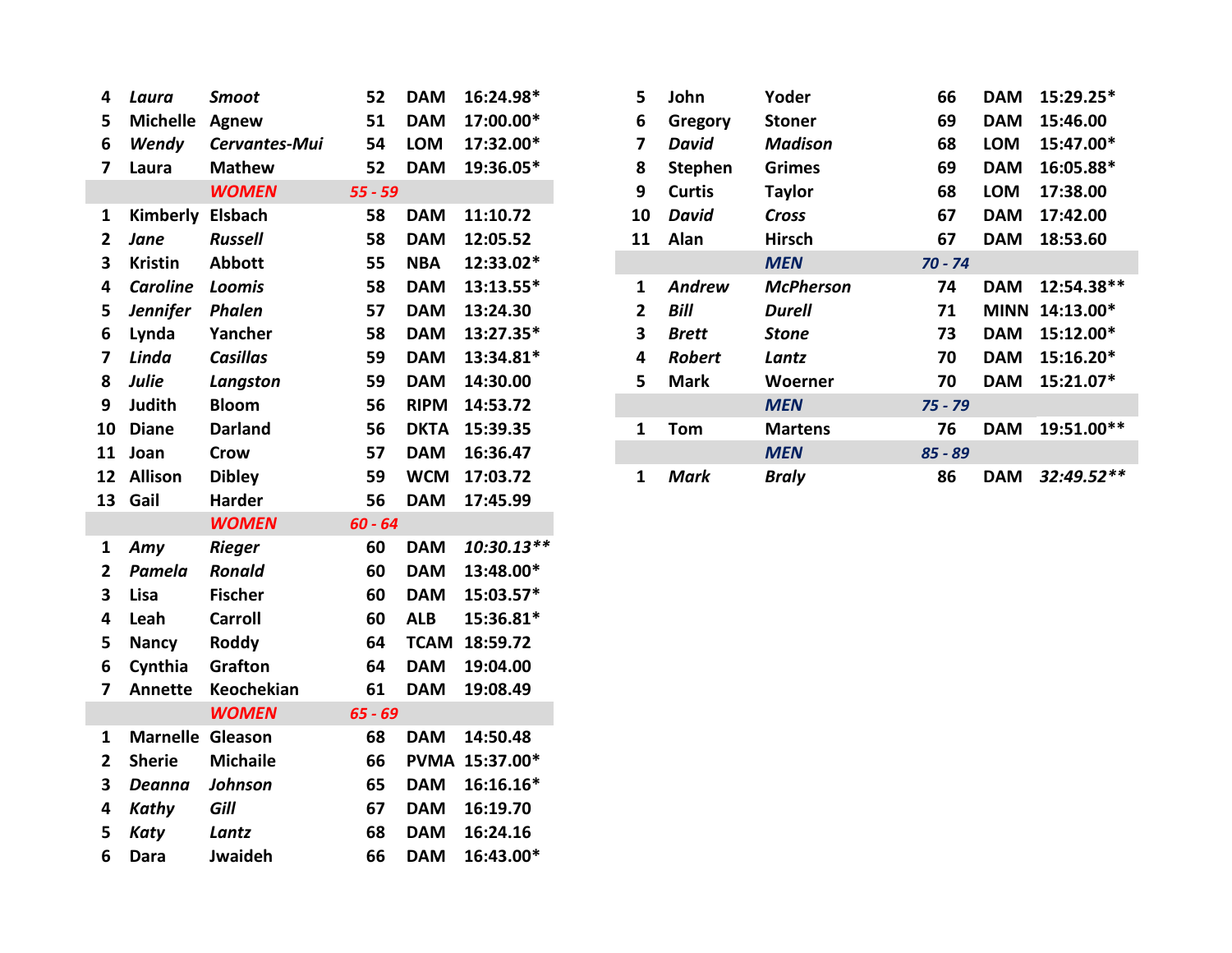| 7  | <b>Teddy</b>             | Palmer           | 67        |            | WCM 17:16.10*  |
|----|--------------------------|------------------|-----------|------------|----------------|
| 8  | <b>Martha</b>            | <b>Buthmann</b>  | 69        |            | TCAM 17:54.45* |
| 9  | <b>Scarlet</b>           | <b>Huber</b>     | 65        | <b>DAM</b> | 20:52.00       |
| 10 | <b>Catherine Daubert</b> |                  | 69        | <b>DAM</b> | 22:07.30       |
|    |                          | <b>WOMEN</b>     | $70 - 74$ |            |                |
| 1  | Gayle                    | <b>BonDurant</b> | 74        | <b>DAM</b> | $16:16.59**$   |
| 2  | <b>Susan</b>             | <b>Collins</b>   | 72        | <b>WCM</b> | 17:14.56*      |
| 3  | <b>Kristine</b>          | Hornof           | 74        | <b>DAM</b> | 20:07.05       |
| 4  | <b>Mizuho</b>            | <b>Iwamoto</b>   | 73        | <b>DAM</b> | 22:34.25*      |
|    |                          | <b>WOMEN</b>     | $75 - 79$ |            |                |
| 1  | Roswita                  | <b>Norris</b>    | 79        | <b>DAM</b> | 25:47.28       |
|    |                          | <b>WOMEN</b>     | $80 - 84$ |            |                |
| 1  | Susan                    | Munn             | 83        | DAM        | 21:18:20       |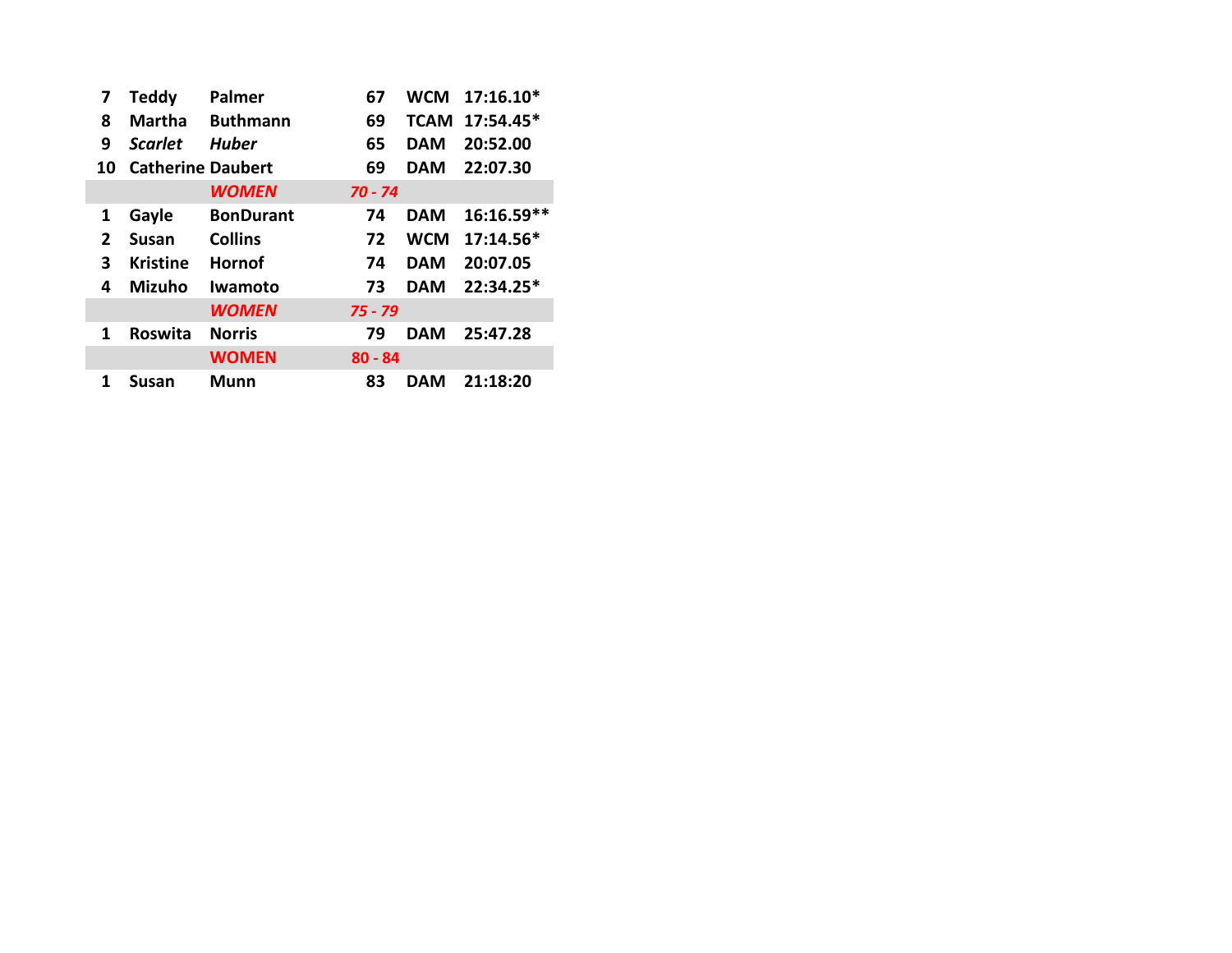## **2021 Brute Squad Results --- Hosted by Davis Aquatic Masters**

#### **NON - Competition BRUTE SQUAD = 200 Fly + 400 IM + 1650 FREE**

*Italicized Names = "Double Brute" ie swam 2 or more Events*

*NOTE:* **Per NON-Competition Category Rules, Results are alphabetical by First Name within Gender & Age Groups**

|                  | <b>WOMEN</b>           | $18 - 24$ |             |            |                | <b>MEN</b>        | $30 - 34$ |             |  |
|------------------|------------------------|-----------|-------------|------------|----------------|-------------------|-----------|-------------|--|
| <b>Brooke</b>    | <b>Robb</b>            | 23        | <b>DAM</b>  | 49:20.00   | <b>Steve</b>   | Ramsay            | 30        | <b>DAM</b>  |  |
| <b>Kelly</b>     | <b>Goedde-Matthews</b> | 24        | <b>DAM</b>  | 49:46.00   |                | <b>MEN</b>        | $35 - 39$ |             |  |
| <b>Kelly</b>     | <b>Neal</b>            | 24        | <b>DAM</b>  | 40:00.00   | Ziv            | Lang              | 39        | <b>DAM</b>  |  |
|                  | <b>WOMEN</b>           | $35 - 39$ |             |            |                | <b>MEN</b>        | $40 - 44$ |             |  |
| <b>Donita</b>    | <b>Flecker</b>         | 39        | <b>SMAC</b> | 37:08.99   | Ignacio        | Castano-Aguado    | 41        | <b>DAM</b>  |  |
| <b>Shauna</b>    | <b>Revelli</b>         | 39        | <b>MAM</b>  | 37:46.00   | Jason          | <b>Matsushino</b> | 41        | <b>DAM</b>  |  |
|                  | <b>WOMEN</b>           | $40 - 44$ |             |            | <b>Kevin</b>   | <b>Waterson</b>   | 42        | <b>DAM</b>  |  |
| Emilia           | Wisniewski             | 41        | <b>DAM</b>  | <b>NT</b>  | <b>Michael</b> | <b>Marshall</b>   | 44        | <b>BGSC</b> |  |
| <b>Melanie</b>   | <b>Belluomini</b>      | 44        | <b>DAM</b>  | 37:49.00   |                | <b>MEN</b>        | $45 - 49$ |             |  |
| <b>Stacey</b>    | <b>Brezing</b>         | 42        | <b>DAM</b>  | 37:41.00   | Hendel         | <b>Almetus</b>    | 47        | <b>DAM</b>  |  |
| <b>Tovah</b>     | <b>Skiles</b>          | 43        | <b>DAM</b>  | 39:46.00   |                | <b>MEN</b>        | $50 - 54$ |             |  |
|                  | <b>WOMEN</b>           | $50 - 54$ |             |            | <b>Brad</b>    | <b>Windsor</b>    | 50        | <b>DAM</b>  |  |
| Dana             | <b>Armstrong</b>       | 54        | <b>DAM</b>  | 37:41.00   | <b>Thomas</b>  | <b>Brown</b>      | 54        | <b>DAM</b>  |  |
| <b>Emma</b>      | <b>Garforth</b>        | 53        | <b>DAM</b>  | 33:25.00   |                | <b>MEN</b>        | $55 - 59$ |             |  |
| Laura            | <b>Smoot</b>           | 52        | <b>DAM</b>  | 39:35.00   | <b>Gregg</b>   | <b>Recanzone</b>  | 59        | <b>DAM</b>  |  |
| <b>Megumi</b>    | Yamanoha               | 54        | <b>DAM</b>  | 37:00.00   | Ted            | <b>Krovetz</b>    | 56        | <b>DAM</b>  |  |
| <b>Michelle</b>  | Goldberg               | 53        | <b>DAM</b>  | 40:00.00   |                | <b>MEN</b>        | $60 - 64$ |             |  |
|                  | <b>WOMEN</b>           | $55 - 59$ |             |            | <b>Chris</b>   | <b>Rock</b>       | 62        | <b>DAM</b>  |  |
| <b>Caroline</b>  | <b>Loomis</b>          | 58        | <b>DAM</b>  | 40:00.00   |                | <b>MEN</b>        | $65 - 69$ |             |  |
| <b>Jennifer</b>  | Phalen                 | 57        | <b>DAM</b>  | 42:16.99   | <b>Daniel</b>  | Roitman           | 67        | <b>MELO</b> |  |
| <b>Julie</b>     | Langston               | 59        | <b>DAM</b>  | 34:32.00   | John           | <b>Thayer</b>     | 69        | <b>DAM</b>  |  |
| <b>Patti</b>     | <b>Williams</b>        | 59        | <b>DAM</b>  | 1:04:36.00 |                | <b>MEN</b>        | $70 - 74$ |             |  |
| <b>Stephanie</b> | Koop                   | 58        | <b>DAM</b>  | 39:43.00   | <b>Andrew</b>  | <b>McPherson</b>  | 74        | <b>DAM</b>  |  |
|                  | <b>WOMEN</b>           | $60 - 64$ |             |            | <b>Robert</b>  | Lantz             | 70        | <b>DAM</b>  |  |
| Judy             | <b>Fletcher</b>        | 63        | <b>DAM</b>  | 44:12.00   |                | <b>MEN</b>        | $75 - 79$ |             |  |
| Judy             | <b>McDonald</b>        | 64        | <b>DAM</b>  | 35:10.00   | <b>David</b>   | <b>Rocke</b>      | 75        | <b>DAM</b>  |  |
| Kathy            | <b>Brown</b>           | 62        | <b>DAM</b>  | <b>NT</b>  | <b>Dick</b>    | <b>Bourne</b>     | 78        | <b>DAM</b>  |  |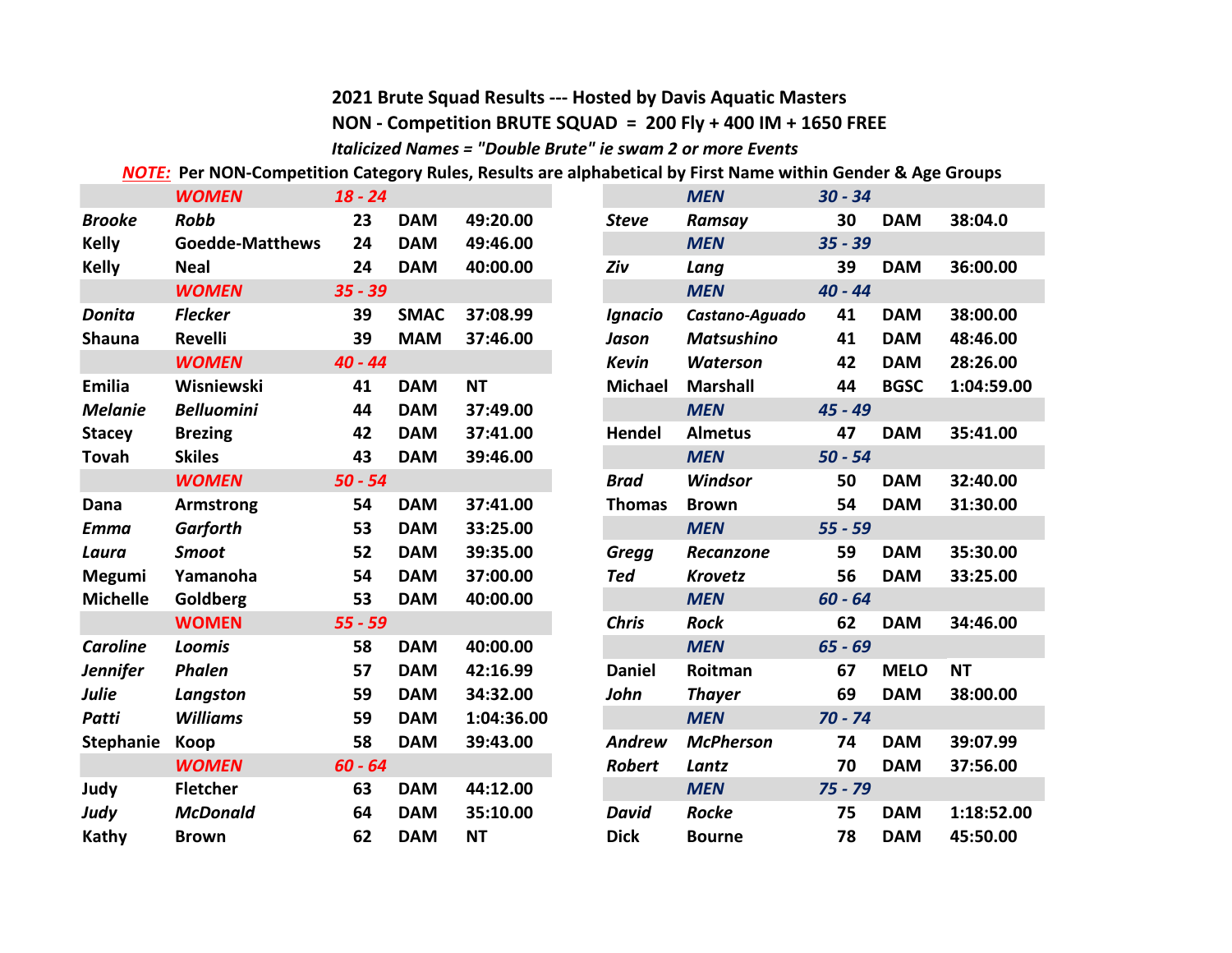| <b>Nancy</b>   | Wright          | 60        | <b>DAM</b>  | ΝT       |
|----------------|-----------------|-----------|-------------|----------|
| Pamela         | <b>Ronald</b>   | 60        | <b>DAM</b>  | 34:46.00 |
| Wendy          | <b>Pratt</b>    | 61        | <b>DAM</b>  | 40:00.00 |
|                | <b>WOMEN</b>    | $65 - 69$ |             |          |
| Deanna         | Johnson         | 65        | <b>DAM</b>  | 43:06.00 |
| <b>Diane</b>   | <b>Barrett</b>  | 65        | <b>DAM</b>  | 48:45.00 |
| <b>Eileen</b>  | <b>Hendren</b>  | 67        | <b>DAM</b>  | 49:18.00 |
| Jamie          | Anderson        | 67        | <b>DAM</b>  | 44:48.02 |
| Judith         | <b>Schwartz</b> | 67        | <b>PALO</b> | 41:04.00 |
| Kathy          | Gill            | 67        | <b>DAM</b>  | 37:04.00 |
| Katy           | Lantz           | 68        | <b>DAM</b>  | 41:25.00 |
| Lynn           | <b>Narlesky</b> | 69        | <b>DAM</b>  | ΝT       |
| <b>Scarlet</b> | <b>Huber</b>    | 65        | <b>DAM</b>  | 46:33.99 |
| <b>Sylvia</b>  | <b>Sensiper</b> | 66        | <b>DAM</b>  | NΤ       |
|                | <b>WOMEN</b>    | $70 - 74$ |             |          |
| <b>Maggie</b>  | Larsen          | 71        | <b>DAM</b>  | 49:30.00 |
|                | <b>WOMEN</b>    | 75 - 79   |             |          |
| <b>Leslie</b>  | Westergaard     | 78        | <b>DAM</b>  | 46:15.00 |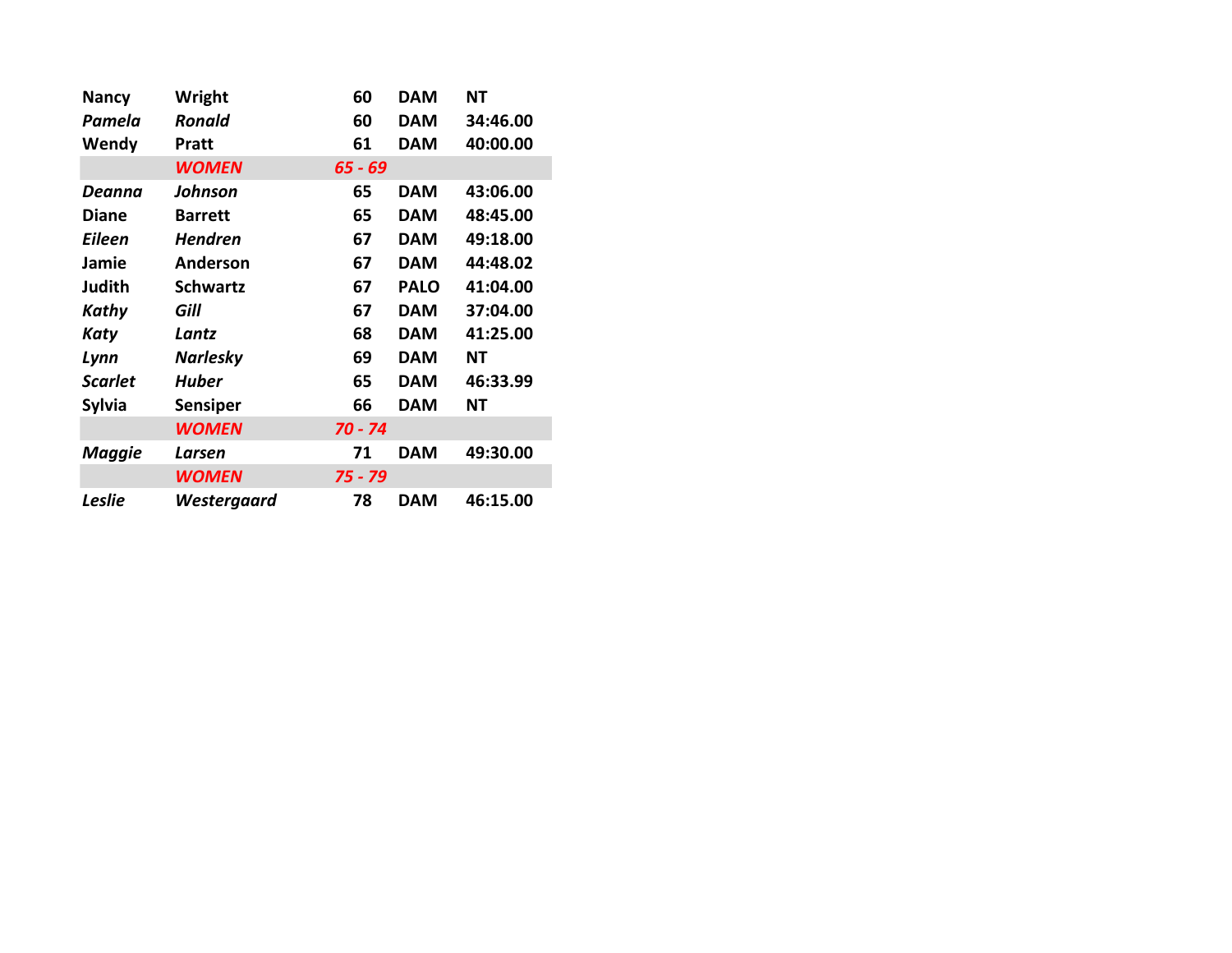#### **NON - Competition BRUTE SQUAD** *LITE* **= 100 Fly + 200 IM + 500 FREE 2021 Brute Squad Results --- Hosted by Davis Aquatic Masters**

*Italicized Names = "Double Brute" ie swam 2 or more events*

*NOTE:* **Per NON-Competition Category Rules, Results are alphabetical by First Name within Gender & Age Groups**

| <b>WOMEN</b><br>$35 - 39$                 |                         | <b>MEN</b>                     | $35 - 39$ |
|-------------------------------------------|-------------------------|--------------------------------|-----------|
| <b>Flecker</b><br>39<br>Donita            | <b>SMAC</b><br>13:00.00 | Ziv<br>Lang                    | 39        |
| 38<br><b>Kiarie</b><br>Jamie              | <b>DAM</b><br>11:40.00  | <b>MEN</b>                     | $40 - 44$ |
| $40 - 44$<br><b>WOMEN</b>                 |                         | <b>Kevin</b><br>Waterson       | 42        |
| <b>Skillern</b><br>40<br>Lacresha         | 20:03.27<br><b>DKTA</b> | <b>MEN</b>                     | 45 - 49   |
| <b>Melanie</b><br><b>Belluomini</b><br>44 | <b>DAM</b><br>13:37.00  | Pitesky<br><b>Maurice</b>      | 47        |
| 45 - 49<br><b>WOMEN</b>                   |                         | <b>MEN</b>                     | $50 - 54$ |
| <b>Shapiro</b><br>46<br><b>Karen</b>      | <b>DAM</b><br>17:02.33  | <b>Windsor</b><br><b>Brad</b>  | 50        |
| <b>Melissa</b><br>45<br><b>Draper</b>     | <b>DAM</b><br>16:56.00  | <b>MEN</b>                     | $55 - 59$ |
| <b>Blunk</b><br>48<br><b>Sherry</b>       | <b>DAM</b><br>16:08.00  | <b>Gregg</b><br>Recanzone      | 59        |
| <b>WOMEN</b><br>$50 - 54$                 |                         | <b>Ted</b><br><b>Krovetz</b>   | 56        |
| <b>Garforth</b><br>53<br><b>Emma</b>      | 11:52.00<br><b>DAM</b>  | <b>Vince</b><br>Fong           | 55        |
| 54<br>Reedy<br><b>Peggy</b>               | <b>DAM</b><br>19:42.00  | <b>MEN</b>                     | $60 - 64$ |
| <b>WOMEN</b><br>$55 - 59$                 |                         | <b>Chris</b><br><b>Rock</b>    | 62        |
| Phalen<br>57<br><b>Jennifer</b>           | 13:59.13<br><b>DAM</b>  | <b>MEN</b>                     | $65 - 69$ |
| 59<br>Langston                            | <b>DAM</b><br>13:02.00  | <b>David</b><br><b>Cross</b>   | 67        |
| <b>Melissa</b><br><b>Collier</b><br>55    | 18:18.32<br><b>DAM</b>  | John<br><b>Thayer</b>          | 69        |
| 59<br><b>Williams</b><br>Patti            | <b>DAM</b><br>34:15.00  | Webb<br><b>Michael</b>         | 68        |
| $60 - 64$<br><b>WOMEN</b>                 |                         | <b>MEN</b>                     | $70 - 74$ |
| <b>Barbara</b><br><b>Molloy</b><br>60     | <b>DAM</b><br>15:00.00  | <b>Braly</b><br><b>Bruce</b>   | 72        |
| <b>Ferreira</b><br>62                     | <b>DAM</b><br>15:20.00  | <b>Miller</b><br>Curt          | 72        |
| Judy<br><b>McDonald</b><br>64             | <b>DAM</b><br>17:10.00  | <b>Robert</b><br>Lantz         | 70        |
| 61<br>Laurie<br>Warren                    | <b>DAM</b><br>14:30.20  | <b>MEN</b>                     | $75 - 79$ |
| <b>Sally</b><br><b>Hamilton</b><br>64     | <b>DAM</b><br>15:09.00  | <b>Christo</b><br>Anthony      | 75        |
| $65 - 69$<br><b>WOMEN</b>                 |                         | <b>David</b><br><b>Rocke</b>   | 75        |
| <b>Aldous</b><br><b>Alice</b><br>69       | <b>DAM</b><br>18:59.77  | <b>McHenry</b><br><b>Henry</b> | 77        |
| 67<br>Anne<br><b>Rosenberg Main</b>       | <b>DAM</b><br><b>NT</b> | <b>MEN</b>                     | $80 - 84$ |
| <b>Johnson</b><br>65<br>Deanna            | <b>DAM</b><br>14:07.91  | Gilmer<br><b>Dave</b>          | 84        |